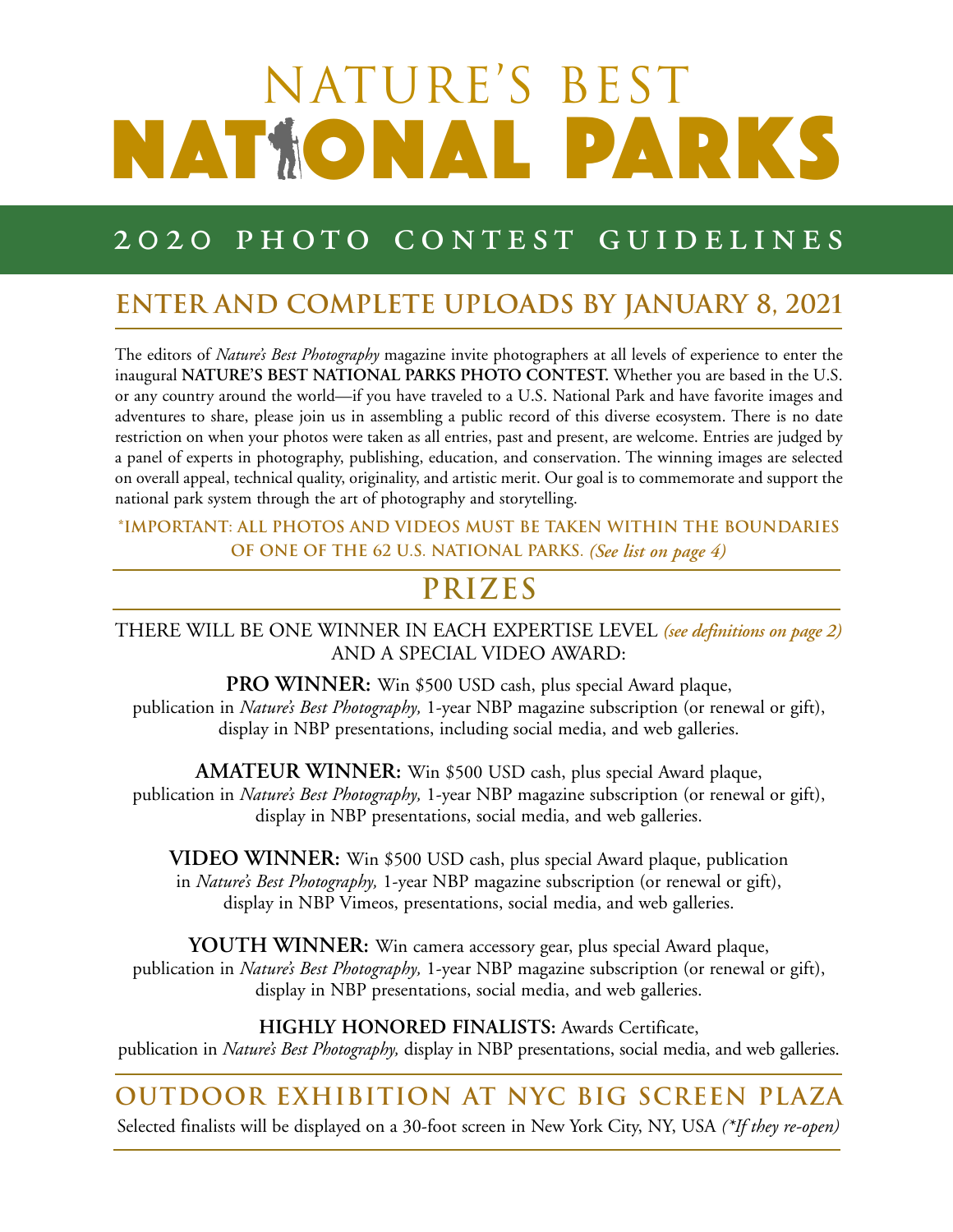## **EXPERTISE LEVELS**

**PROFESSIONALS:** Earn more than \$5,000 of income per year from photography. **AMATEURS**: Earn less than \$5,000 of income per year from photography. **YOUTH:** 18 and under, as of December 26, 2020.

## **PHOTO SUBJECTS**

**WILDLIFE**: Enter photos of wild animals (mammals, birds, fish, etc.) including portraits, behavior, wildlife within their environment, predation, adults with young, animal interaction, close-ups, etc.

*\*IMPORTANT: 1) Photos of captive, lured, or baited animals ARE NOT accepted. 2) Images must not involve the harassment of wildlife and must be taken in strict adherence to the regulations of the National Park Service. (See link below)*

**LANDSCAPES**: Enter park photos and videos of expansive views, wide-open vistas, powerful waterfalls, natural features such as erupting geysers, plant life (flowers, trees, other flora) close-ups, dramatic weather, sunsets, and sunrises.

**OUTDOOR ADVENTURE:** Enter scenes of park visitor experiences, such as camping, hiking, rafting, backpacking, horseback riding, skiing, families, groups, photographers, and rangers. *\*IMPORTANT: If faces are recognizable, we will need permission from the individuals featured.*

**VIDEOS:** Whether your entry is a video clip from your phone or a high definition produced documentary, we are interested in wildlife behavior and natural subjects observed in U.S. national parks. Time-lapse and aerial videos are welcome. Provide the link (and password, if needed) to your entry on YouTube, Vimeo, or other viewing platforms. You will need to submit a still photo (saved as a JPEG for online entry) to represent your video.

#### **PARK SAFETY**

**Do not approach wildlife! Always read and obey the laws of the park. See safety tips online: [nps.gov/subjects/healthandsafety](https://www.nps.gov/subjects/healthandsafety/index.htm)**

### **ENTRY FEES**

**PRO and AMATEUR: \$30 USD for up to 25 images for each paid entry.**

**YOUTH: FREE ENTRY** *(age 18 and under, as of December 26, 2020)*.

Questions? **Email: [awards@naturesbestphotography.com](mailto:awards@naturesbestphotography.com)**

You may submit as few as one or up to 25 images per paid entry. Multiple entries are allowed! Payment is accepted during the secure online entry process via credit card (VISA, MasterCard, American Express) or by check *(no foreign checks)* made payable to **Nature's Best Photography** or pay by phone toll-free at 1-888- 884-5999 within the USA or 703-467-9783, from 9:00am to 5:00pm Eastern time Monday through Friday. If a duplicate purchase occurs online, we will credit a contest entry for the current or a future contest.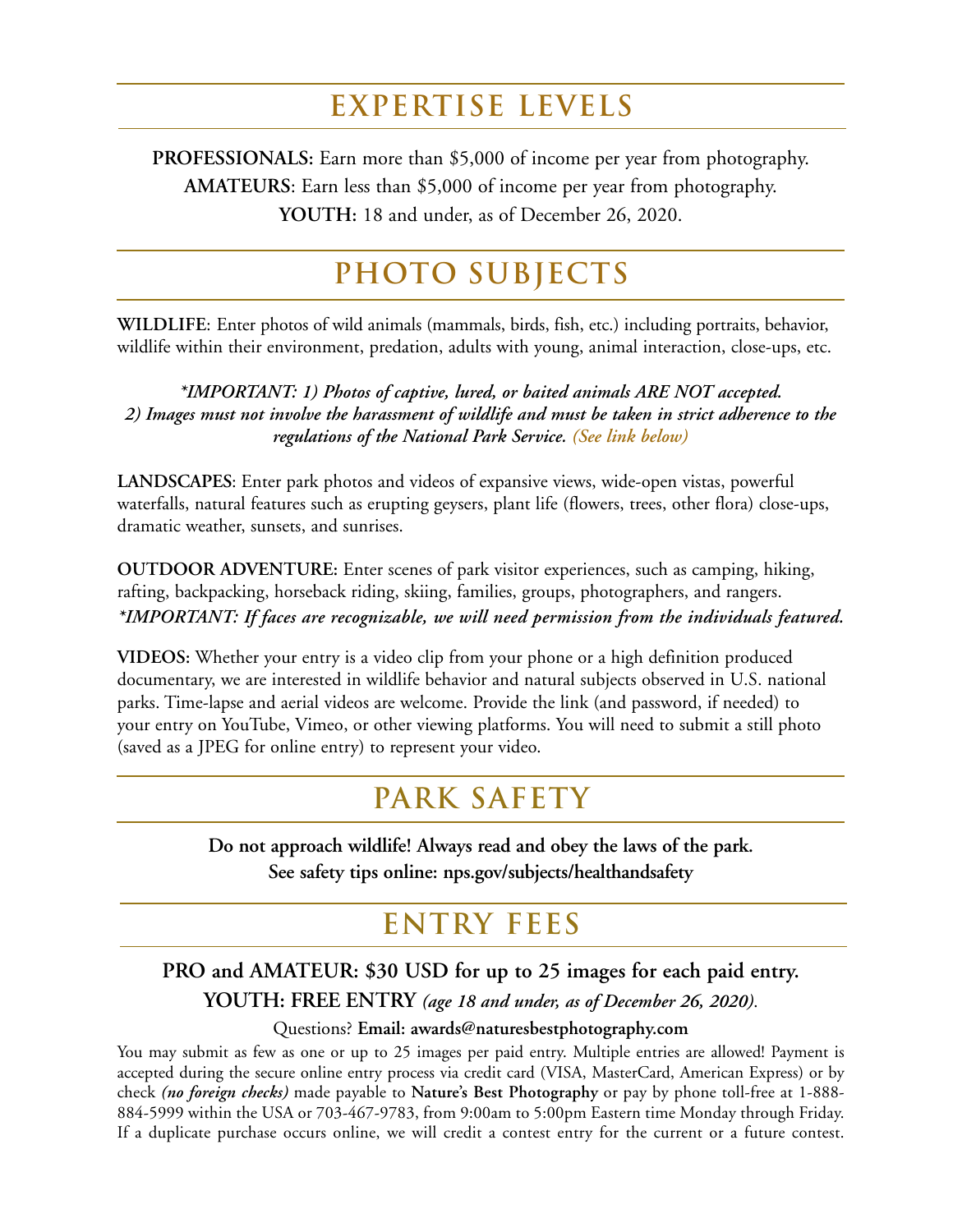## **RULES**

All photographs must accurately reflect the subject matter as it appeared in the viewfinder. Nothing should be added to an image at a later date, and aside from in-camera dust spots, nothing should be taken away. Normal processing of RAW image files and minor adjustments to color and contrast are acceptable, as is cropping. Black and white images are accepted. Entrants must not infringe on the rights of any other photographer or person, or submit images that involve the willful harassment of wildlife or damage to the environment by the photographer. Obscene, provocative, or otherwise objectionable content will not be considered and such determination is solely at the discretion of the judges.

\*IMPORTANT NOTE: Images that do not comply with all of the contest rules will be eliminated from the competition. Nature's Best Photography reserves the right to select materials to be used in exhibitions, publications, *multimedia presentations, and online galleries. We make every effort to protect photographers' copyrights.*

## **TO submit photoS ONLINE**

**PREPARE YOUR PHOTOS:** Digital images should be taken with your camera set for highest resolution. CREATE LOW RESOLUTION COPIES of each photo saved as an RGB JPEG at about 1000-1800 pixels on the long side and no larger than 5 MB. Label each low-res file with your FirstnameLastname underscore Subject and saved as a JPEG (.jpg). **Example: JohnDoe\_Elk.jpg** with no extra spaces**.** DO NOT ADD watermarks on your photos, as images are judged without seeing entrants' names. Follow the directions to start a Contest Account and upload images and enter information about each shot in the Entry Form found online here:

#### **[naturesbestphotography.com/enter](https://www.naturesbestphotography.com/contest2/entry_1.php?cid=162)**

**HIGH RESOLUTION FOR JUDGING:** Photographers with images that pass into the semi-final round of judging will be required to supply 300 ppi hi-res TIFF and RAW *(if available)* files and a detailed caption about the shot before the final round of judging. Failure to supply requested materials and information within our time limits may lead to disqualification. *\*\*NOTE: Instructions on how to send us your high resolution files* and the details we need for captions will be emailed to you if your images reach the semi-final round. \*\*

## **TO SUBMIT photos by mail**

**IF YOU MUST ENTER BY MAIL:** Be sure to include BOTH your low and high resolution photo files along with the **Entry Fee of \$30 for Pro and Amateur (Free for Youth)** by check *(no foreign checks )* and the completed Entry Form *(see page 4)* with ALL information clearly filled out. MAIL your submission to:

#### **NATURE'S BEST PHOTOGRAPHY 2020 NATIONAL PARKS 1544 SPRING HILL ROAD, PO BOX 9591, MCLEAN, VA 22102 USA PH: 703-467-9783**

#### **PREPARING DIGITAL IMAGES TO MAIL:** Images should be taken with your camera set for the highest resolution. COPIES of each photo should be named with your FirstnameLastname underscore Subject and saved

as an RGB TIFF at the largest size, then saved to low-res JPEG **(Example: JohnDoe\_Elk.jpg** with no extra spaces**).** Do not add borders or watermarks to your images. Each USB drive must be labeled with your first and last name. *\*\*Keep your own copy of your submission—they will NOT be returned after the contest.\*\**

**WHEN MAILING, SEND BOTH** low and high resolution images with your submission:

- Low Resolution RGB JPEG copies of your images, approximately 1000-1800 pixels on the longest side, must be saved on a USB drive and labeled 'LOW-RES' for preliminary judging.
- High Resolution (300 ppi) RGB TIFF and RAW or original images, largest file available, saved on USB drive for the final round of judging, each labeled 'HI-RES.' Tiff files, or files created from the original RAW files, will be used for presentations and publication if selected as a winner.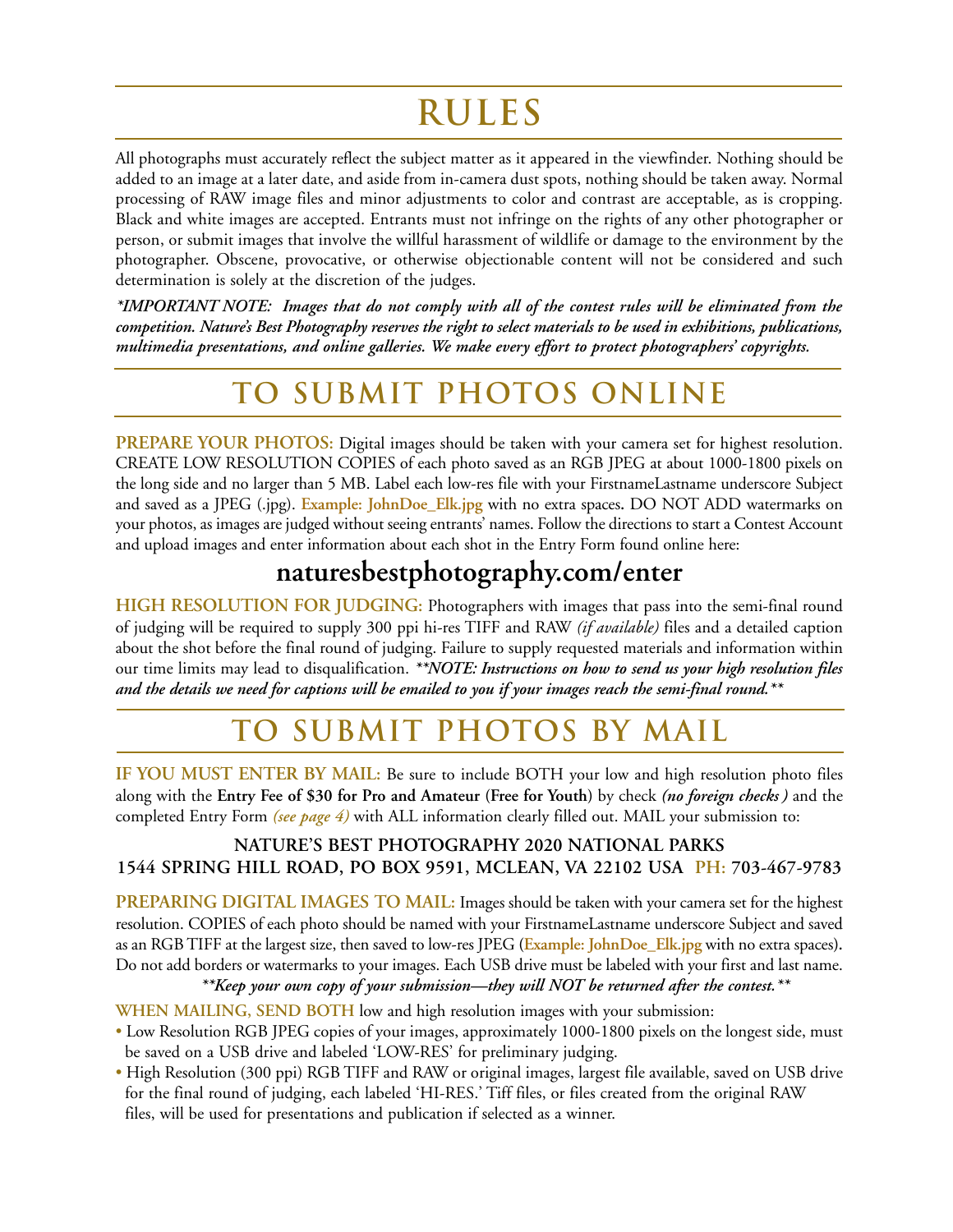## NATURE'S BEST NATIONAL PARKS

#### list of u.s. national parks as of october 2020

#### **When entering photos online, use the dropdown menu and select from these Parks as your category:**

#### **ALASKA:**

Denali National Park & Preserve Gates of the Arctic National Park & Preserve Glacier Bay National Park & Preserve Katmai National Park & Preserve Kenai Fjords National Park Kobuk Valley National Park Lake Clark National Park & Preserve Wrangell-St. Elias National Park & Preserve

> **AMERICAN SAMOA:** National Park of American Samoa

**ARIZONA:** Grand Canyon National Park Petrified Forest National Park Saguaro National Park

**ARKANSAS:** Hot Springs National Park

#### **CALIFORNIA:** Channel Islands National Park Joshua Tree National Park Kings Canyon National Park Lassen Volcanic National Park Pinnacles National Park Redwood National and State Parks Sequoia National Park Yosemite National Park

**CALIFORNIA & NEVADA:** Death Valley National Park

#### **COLORADO:**

Black Canyon of the Gunnison National Park Great Sand Dunes National Park & Preserve Mesa Verde National Park Rocky Mountain National Park

**FLORIDA:**

Biscayne National Park Dry Tortugas National Park Everglades National Park

**HAWAI'I:** Haleakala National Park Hawai'i Volcanoes National Park

> **IDAHO, MONTANA, & WYOMING:** Yellowstone National Park

**ILLINOIS & MISSOURI:** Gateway Arch National Park

**INDIANA:** Indiana Dunes National Park

**KENTUCKY:** Mammoth Cave National Park

> **MAINE:** Acadia National Park

**MICHIGAN:** Isle Royale National Park

**MINNESOTA:** Voyageurs National Park

**MONTANA:** Glacier National Park

**NEVADA:** Great Basin National Park

**NEW MEXICO:** Carlsbad Caverns National Park White Sands National Park

**NORTH CAROLINA & TENNESSEE:** Great Smoky Mountains National Park

**NORTH DAKOTA:** Theodore Roosevelt National Park

**OHIO:** Cuyahoga Valley National Park

**OREGON:** Crater Lake National Park

**SOUTH CAROLINA:** Congaree National Park

**SOUTH DAKOTA:** Badlands National Park Wind Cave National Park

**TEXAS:** Big Bend National Park Guadalupe Mountains National Park

> **U.S. VIRGIN ISLANDS:** Virgin Islands National Park

#### **UTAH:**

Arches National Park Bryce Canyon National Park Canyonlands National Park Capitol Reef National Park Zion National Park

**VIRGINIA:** Shenandoah National Park

**WASHINGTON:** Mount Rainier National Park North Cascades National Park Olympic National Park

**WYOMING:** Grand Teton National Park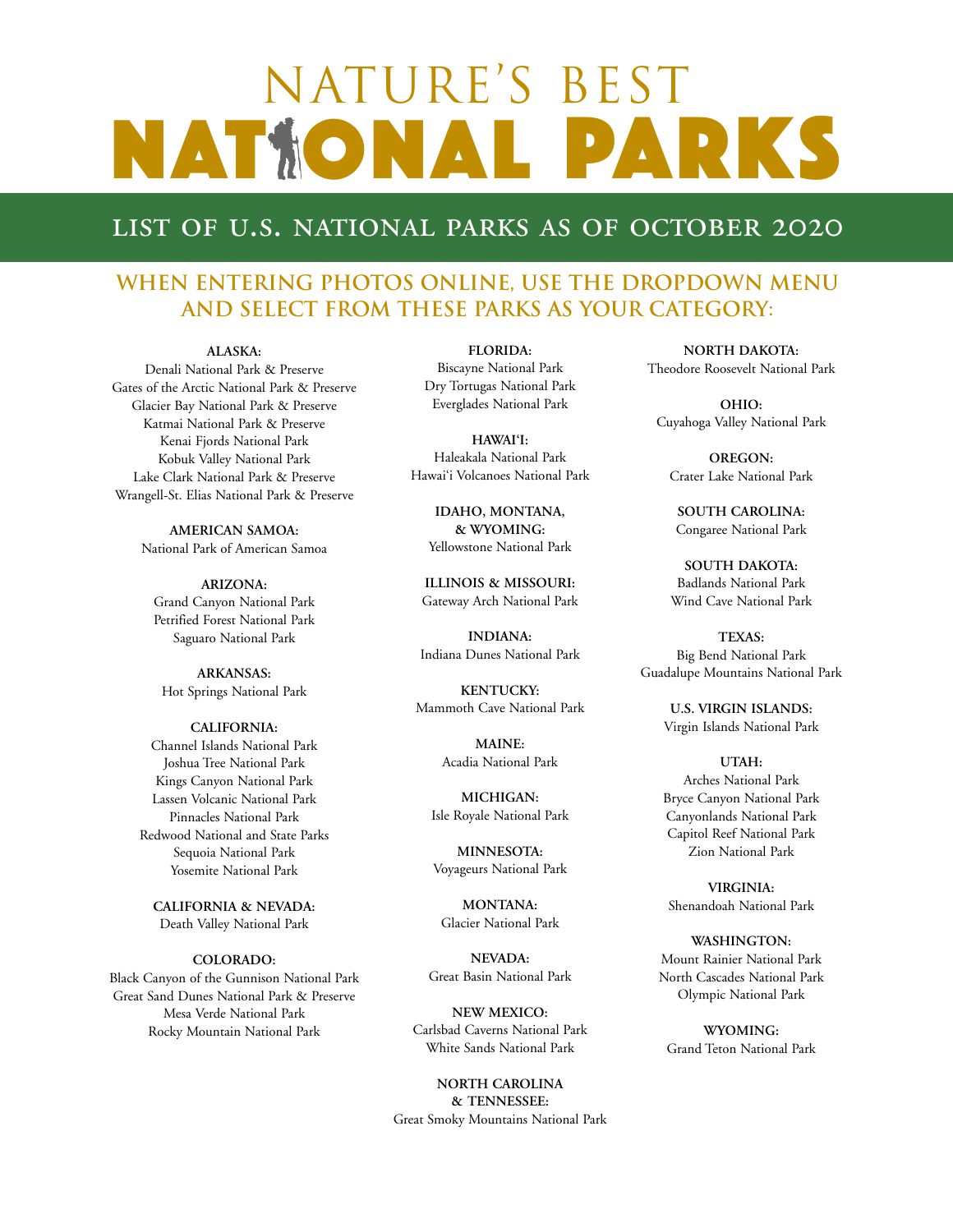# NATURE'S BEST NATIONAL PARKS

#### 2020 PHOTO CONTEST MAIL ENTRY FORM

#### **WHEN ENTERING BY MAIL, PLEASE USE THIS FORM**

| FIRST NAME / MIDDLE INITIAL / LAST NAME                                                                                                                                                                                |                                                                   |                                 | <b>DATE</b>                                                         |
|------------------------------------------------------------------------------------------------------------------------------------------------------------------------------------------------------------------------|-------------------------------------------------------------------|---------------------------------|---------------------------------------------------------------------|
| <b>BUSINESS NAME</b>                                                                                                                                                                                                   |                                                                   |                                 | <b>O PROFESSIONAL C AMATEUR C YOUTH (18 AND UNDER) / BIRTH DATE</b> |
| <b>STREET ADDRESS</b>                                                                                                                                                                                                  |                                                                   |                                 | <b>APARTMENT NO.</b>                                                |
| <b>CITY</b>                                                                                                                                                                                                            | <b>STATE / PROVINCE</b>                                           | <b>ZIP / POSTAL CODE</b>        | <b>COUNTRY</b>                                                      |
| DAYTIME PHONE <b>Q</b> CELL <b>Q</b> HOME <b>Q</b> OFFICE                                                                                                                                                              |                                                                   | <b>E-MAIL ADDRESS / WEBSITE</b> |                                                                     |
| PLEASE SEND US A SHEET OF BRIEF CAPTIONS FOR EACH IMAGE. CHOOSE YOUR PARK FROM THE LIST ON PAGE 4.                                                                                                                     |                                                                   |                                 |                                                                     |
| METHOD OF PAYMENT: Q CHECK Q CREDIT CARD CALL TO CHARGE BY PHONE: 703-467-9783<br>CREDIT CARD NUMBER $\Box$ VISA $\Box$ MASTERCARD $\Box$ AMEX<br>PRINTED NAME AS IT APPEARS ON YOUR CARD:                             |                                                                   |                                 | EXPIRATION DATE SECURITY CODE (3 OR 4 DIGITS ON BACK OF CARD)       |
| CHECK NUMBER US BANK ONLY (NO FOREIGN CHECKS! DO NOT STAPLE CHECK TO ENTRY FORM)                                                                                                                                       |                                                                   |                                 |                                                                     |
| NUMBER OF IMAGES IN ENTRY (FOR EACH SUBMISSION YOU MAY ENTER UP TO 25 IMAGES)<br>----Total number of images<br>$\Box$ I UNDERSTAND THAT CONTENT IN MY USB DRIVE(S) WILL NOT BE RETURNED AT THE END OF THE COMPETITION. | ON USB DRIVE (SAVE YOUR IMAGES WITH FIRST AND LAST NAME IN TITLE) |                                 |                                                                     |
| DEADLINE: POSTMARK NO LATER THAN JANUARY 8, 2021 (Extended due to mail delays)<br>MAIL THIS FORM WITH YOUR ENTRY FEE AND IMAGES VIA USPS OR COURIER:                                                                   |                                                                   |                                 |                                                                     |
| NATURE'S BEST PHOTOGRAPHY<br><b>2020 NATIONAL PARKS</b><br>1544 SPRING HILL ROAD, PO BOX 9591, MCLEAN, VA 22102 USA                                                                                                    |                                                                   |                                 | FOR NBP OFFICE USE                                                  |

Questions? E-mail **[awards@naturesbestphotography.com](mailto:awards@naturesbestphotography.com)** or call 703-467-9783

**OFFICE PHONE** *for* **COURIER: 703-467-9783**